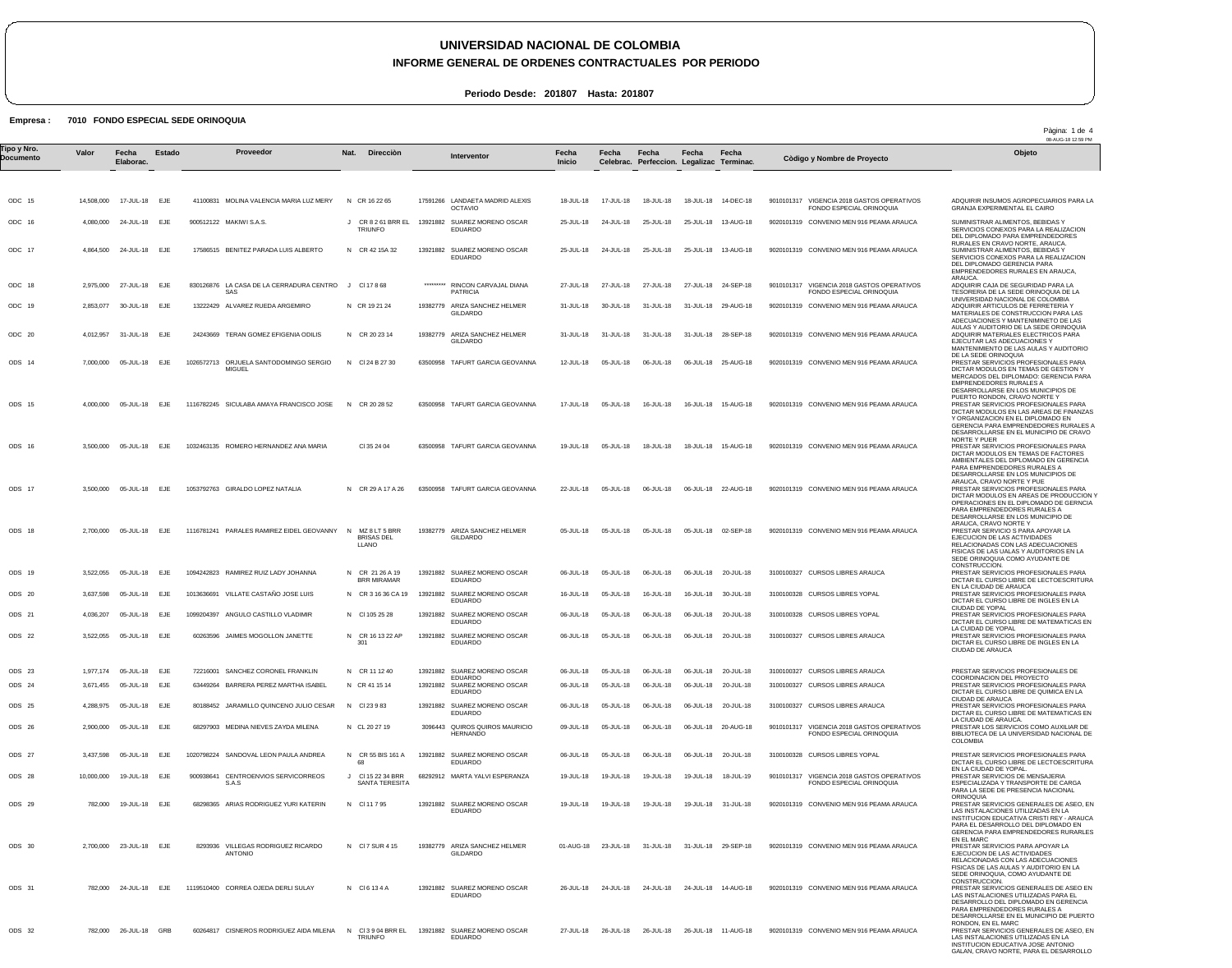## **UNIVERSIDAD NACIONAL DE COLOMBIA**

**INFORME GENERAL DE ORDENES CONTRACTUALES POR PERIODO**

**Periodo Desde: Hasta:**

Empresa : 7010 FONDO ESPECIAL SEDE ORINOQUIA

|                          |       |                    |        |           |                |             |                 |       |       |       |                                                    |                             | 3-AUG-18 12:59 PM |
|--------------------------|-------|--------------------|--------|-----------|----------------|-------------|-----------------|-------|-------|-------|----------------------------------------------------|-----------------------------|-------------------|
| Tipo y Nro.<br>Documento | Valor | Fecha<br>Elaborac. | Estado | Proveedor | Nat. Direcciòn | Interventor | Fecha<br>Inicio | Fecha | Fecha | Fecha | Fecha<br>Celebrac. Perfeccion. Legalizac Terminac. | Còdigo y Nombre de Proyecto | Objeto            |

DEL DIPLOMADO EN GERENCIA PARA EMPRENDEDORES RURALE

Pàgina: 2 de 4

#### Empresa : 7001 NIVEL CENTRAL SEDE ORINOQUIA

| ⊺ipo y Nro.<br>Documento | Valor     | Fecha<br>Elaborac.      | Estado     | Proveedor                                                      | Nat.<br>Direcciòn                               | Interventor                                                           | Fecha<br>Inicio | Fecha                | Fecha<br>Celebrac. Perfeccion. Legalizac Terminac. | Fecha           | Fecha               | Còdigo y Nombre de Proyecto                                                                          | Objeto                                                                                                                                                                                                                     |
|--------------------------|-----------|-------------------------|------------|----------------------------------------------------------------|-------------------------------------------------|-----------------------------------------------------------------------|-----------------|----------------------|----------------------------------------------------|-----------------|---------------------|------------------------------------------------------------------------------------------------------|----------------------------------------------------------------------------------------------------------------------------------------------------------------------------------------------------------------------------|
|                          |           |                         |            |                                                                |                                                 |                                                                       |                 |                      |                                                    |                 |                     |                                                                                                      |                                                                                                                                                                                                                            |
| ODC 41                   | 360,001   | 17-JUL-18               | <b>EJE</b> | 13448206 SANCHEZ FIGUEROA CARLOS<br><b>ENRIQUE</b>             | - 04 ARAUCA                                     | N CARRERA 20 N. 24 68292912 MARTA YALVI ESPERANZA                     | 18-JUL-18       | 17-JUL-18            | 18-JUL-18                                          | 18-JUL-18       | 16-AUG-18           | 9010101314 VIGENCIA 2018 PRESUPUESTO DE<br><b>FUNCIONAMIENTO</b>                                     | ADQUIRIR DOTACION DE CALZADO PARA EL<br>PERSONAL DE PRESENCIA NACIONAL DE LA<br>SEDE ORINOQUIA                                                                                                                             |
| ODC 42                   | 342,720   | 18-JUL-18               | EJE        | 834001111 NUEVO MILENIO EMPRESA<br>ASOCIATIVA DE TRABAJO       | J CL 12 7 177 BRR<br>MERIDIANO                  | 68292912 MARTA YALVI ESPERANZA                                        | 19-JUL-18       | 18-JUL-18            | 19-JUL-18                                          | 19-JUL-18       | 17-AUG-18           | 9010101314 VIGENCIA 2018 PRESUPUESTO DE<br><b>FUNCIONAMIENTO</b>                                     | ADQUIRIR DOTACION PARA EL CONDUCTOR<br>MECANICO PARA LA SEDE DE PRESENCIA                                                                                                                                                  |
| ODC 43                   | 1,417,200 | 18-JUL-18               | EJE        | 1098648854<br>SANTAMARIA HERNANDEZ YURY<br><b>ASTRID</b>       | SETENTA<br>N CR 27 17 57                        | 68292912 MARTA YALVI ESPERANZA                                        | 24-JUL-18       | 18-JUL-18            | 24-JUL-18                                          |                 | 24-JUL-18 22-AUG-18 | 4030201306 FORTALECIMIENTO GESTIÓN INSTITUCIONAL<br>SISTEMA INTEGRADOE GESTIÓN<br>ACADÉMICA, ADMI    | NACIONAL ORINOQUIA<br>ADQUIRIR ALARMA PARA LA AMPLIACION DEL<br>SISTEMA DE EMERGENCIA ÁRA LA UNIVERSIDAD<br>NACIONAL DE COLOMBIA SEDE ORINOQUIA                                                                            |
| ODC 44                   | 7,375,620 | 19-JUL-18               | EJE        | 830035246 DELL COLOMBIA INC                                    | J CR 7 113 48 OF<br>1401                        | 35530914 JOYA JOYA CLAUDIA PATRICIA                                   | 19-JUL-18       | 19-JUL-18            | 19-JUL-18                                          | 19-JUL-18       | 16-OCT-18           | 4020302293<br>FORTALECIMIENTO INFRAESTRUCTURA<br>INFORMÁTICA MEJORAMIENTO SERVICIOS<br>TICS SEDE ORI | ADQUIRIR EQUIPOS DE COMPUTO                                                                                                                                                                                                |
| ODC 45                   | 1,625,960 | 19-JUL-18               | EJE        | 860000018<br>AGENCIA DE VIAJES Y TURISMO<br><b>AVIATUR S A</b> | J AV 19462                                      | 17591266 LANDAETA MADRID ALEXIS<br><b>OCTAVIO</b>                     | $19 - 111 - 18$ | 19-JUL-18            | $19 - 111 - 18$                                    | $19 - 111 - 18$ | 17-AUG-18           | 4020101286 MEJORAMIENTO DE LA GESTIÓN INTEGRAL<br>DEL SISTEMA NACIONAL DE LABORATORIOS               | COMPRA DE TIQUETES AEREOS PARA<br>TRASLADO DE PERSONAL PARA AUDITORIA                                                                                                                                                      |
| ODS 84                   | 4,050,000 | 03-JUL-18               | EJE        | 17596317 HINOJOSA DIOMEDES ARQUIMIDES                          | N CR 10 CL 2<br>ESQUINA                         | 68292912 MARTA YALVI ESPERANZA                                        | 05-JUL-18       | 03-JUL-18            | 04-JUL-18                                          | 04-JUL-18       | 29-SEP-18           | DE LA U<br>9010101314<br>VIGENCIA 2018 PRESUPUESTO DE<br><b>FUNCIONAMIENTO</b>                       | INTERNA DEL LABORATORIO DE LA SEDE<br>PRESTAR LOS SERVICIOS GENERALES DE ASEO<br>Y JARDINERIA PARA LA UNIVERSIDAD NACIONAL                                                                                                 |
| ODS 85                   | 4,050,000 | 03-JUL-18               | EJE        | 1086752716 GRANJA LANDAZURI INGRID OLAVE                       | N CI 19 CR 29<br>ESQUINA                        | 68292912 MARTA YALVI ESPERANZA                                        | 05-JUL-18       | 03-JUL-18            | 04-JUL-18                                          | 04-JUL-18       | 29-SEP-18           | 9010101314 VIGENCIA 2018 PRESUPUESTO DE<br><b>FUNCIONAMIENTO</b>                                     | DE COLOMBIA<br>PRESTAR LOS SERVICIOS GENERALES DE ASEO<br>Y CAFETERIA PARA LA UNIVERSIDAD NACIONAL                                                                                                                         |
| ODS 86                   | 4,050,000 | 03-JUL-18               | EJE        | 68296763 CHAVES SILVA MYRIAM                                   | N CR 11 CL 8                                    | 68292912 MARTA YALVI ESPERANZA                                        | 05-JUL-18       | 03-JUL-18            | 04-JUL-18                                          | 04-JUL-18       | 29-SEP-18           | 9010101314 VIGENCIA 2018 PRESUPUESTO DE<br><b>FUNCIONAMIENTO</b>                                     | DE COLOMBIA<br>PRESTAR LOS SERVICIOS GENERALES DE ASEO<br>Y CAFETERIA PARA LA UNIVERSIDAD NACIONAL<br>DE COLOMBIA                                                                                                          |
| ODS 87                   | 4,050,000 | 03-JUL-18               | EJE        | 68295274 PERALES HERNANDEZ LURIZ OREIMA                        | CI 25 27 63 BRR<br><b>N</b><br>CABAÑAS DEL      | 68292912 MARTA YALVI ESPERANZA                                        | 05-JUL-18       | 03-JUL-18            | 04-JUL-18                                          | 04-JUL-18       | 29-SEP-18           | 9010101314 VIGENCIA 2018 PRESUPUESTO DE<br><b>FUNCIONAMIENTO</b>                                     | PRESTAR LOS SERVICIOS DE ASEO Y<br>CAFETERIA PARA LA UNIVERSIDAD NACIONAL                                                                                                                                                  |
| ODS 88                   | 4,050,000 | 03-JUL-18               | EJE        | 1116774855 PARALES MOTA CARLOS ALEXIS                          | <b>RIO</b><br>N CR 9A 11 36 BRR                 | 19382779 ARIZA SANCHEZ HELMER<br><b>GILDARDO</b>                      | 05-JUL-18       | 03-JUL-18            | 04-JUL-18                                          | 04-JUL-18       | 29-SEP-18           | 9010101314 VIGENCIA 2018 PRESUPUESTO DE<br><b>FUNCIONAMIENTO</b>                                     | DE COLOMBIA<br>PRESTAR SERVICIOS PERSONALES EN LA<br>OPRACION DE LAS PTAP Y PTAR, APOYAR LAS<br>ACTIVIDADES DE MANTENIMINETO DE LA<br>INFRAESTRUCTURA FISICA, ELECTROMECANICA<br>Y LAS ACTIVIDADES DE GESTION AMBIENTAL DE |
| ODS 89                   |           | 4,689,000 03-JUL-18     | EJE        | 9715615 ASCANIO DURAN JOSE NAIR                                | N CR 7 24 20                                    | 19382779 ARIZA SANCHEZ HELMER<br><b>GILDARDO</b>                      | 05-JUL-18       | 03-JUL-18            | 04-JUL-18                                          | 04-JUL-18       | 29-SEP-18           | 9010101314 VIGENCIA 2018 PRESUPUESTO DE<br><b>FUNCIONAMIENTO</b>                                     | LA SEDE<br>PRESTAR SERVICIOS TECNICOS EN EL<br>MANTENIMIENTO DE LOS EQUIPOS Y SISTEMAS<br>ELECTRICOS. ELECTROMECANICOS DE LA SEDE<br>ORNOQUIA DE LA UNIVERSIDAD NACIONAL D<br><b>ECOLOMBIA</b>                             |
| ODS 90                   | 4,689,000 | 04-JUL-18               | EJE        | CARCAMO PALLARES JESSICA<br>1116784390<br><b>CENOVIA</b>       | N CR 27 19 15                                   | 68292912 MARTA YALVI ESPERANZA                                        | 05-JUL-18       | 04-JUL-18            | 04-JUL-18                                          | 04-JUL-18       | 28-SEP-18           | 9010101314 VIGENCIA 2018 PRESUPUESTO DE<br><b>FUNCIONAMIENTO</b>                                     | PRESTAR SERVICIOS TECNICOS DE APOYO A LA<br>IMPLEMENTACION DE LAS ACTIVIDADES DE<br>SEGURIDAD Y SALUD EN EL TRABAJO Y DEL<br>PROCESO DE GESTION Y APOYO<br>ADMINISTRATIVO EN LA SEDE DE PRESENCIA<br>NACIONAL ORINOQUIA    |
| ODS 91                   |           | 4,689,000 04-JUL-18     | EJE        | 1116773803 EREU MIJARES DANI ARGENIS                           | N CI1 SUR 551<br>BRR FLOR DE MI<br>LLANO        | 19382779 ARIZA SANCHEZ HELMER<br><b>GILDARDO</b>                      | 05-JUL-18       | 04-JUL-18            | 04-JUL-18                                          | 04-JUL-18       | 02-OCT-18           | 9010101314 VIGENCIA 2018 PRESUPUESTO DE<br><b>FUNCIONAMIENTO</b>                                     | PRESTAR SERVICIOS TECNICOS PARA EL<br>MANTENIMIENTO Y REPARACIONES DE LAS<br>INSTALACIONES FISICAS DE LA SEDE<br>ORINOQUIA DE LA UNIVERSIDAD NACIONAL DE<br><b>COLOMBIA</b>                                                |
| ODS 92                   |           | 7,815,000 04-JUL-18 EJE |            | 68295990 LEAL CABRILES SHEYLA BEATRIZ                          | N CR 25 14 A 10                                 | 17591266 LANDAETA MADRID ALEXIS<br><b>OCTAVIO</b>                     | 06-JUL-18       | 04-JUL-18            | 05-JUL-18                                          |                 | 05-JUL-18 28-SEP-18 | 9010101314 VIGENCIA 2018 PRESUPUESTO DE<br><b>FUNCIONAMIENTO</b>                                     | PRESTAR SERVICIOS PROFESIONALES PARA<br>APOYAR LAS ACTIVIDADES DEL AREA DE<br>LABORATORIOS DE LA UNIVERSIDAD NACIONAL<br>DE COLOMBIA SEDE ORINOQUIA                                                                        |
| ODS 93                   | 4,215,000 | 04-JUL-18               | EJE        | 17590374 MENDOZA ANGEL ANTONIO                                 | N CI 11 6 35                                    | 17591266 LANDAETA MADRID ALEXIS<br><b>OCTAVIO</b>                     | 06-JUL-18       | 04-JUL-18            | 05-JUL-18                                          | 05-JUL-18       | 29-SEP-18           | 9010101314 VIGENCIA 2018 PRESUPUESTO DE<br><b>FUNCIONAMIENTO</b>                                     | PRESTAR SERVICIOS OPERATIVOS PARA LA<br>GRANJA EL CAIRO DE LA UNIVERSIDAD                                                                                                                                                  |
| ODS 94                   | 4,215,000 | 04-JUL-18               | EJE        | 1116786374 GARCIA CAMEJO DUVER JAVIER                          | N MZ 17 LT 19 BRR<br><b>BRISAS DEL</b><br>LLANO | 17591266 LANDAETA MADRID ALEXIS<br><b>OCTAVIO</b>                     | 06-JUL-18       | 04-JUL-18            | 05-JUL-18                                          | 05-JUL-18       | 29-SEP-18           | 9010101314 VIGENCIA 2018 PRESUPUESTO DE<br><b>FUNCIONAMIENTO</b>                                     | NACIONAL DE COLOMBIA SEDE ORINOQUIA<br>PRESTAR SERVICIOS OPERATIVOS PARA LA<br>GRANJA EXPERIMENTAL EL CAIRO DE LA<br>UNIVERSIDAD NACIONAL DE COLOMBIA SEDE                                                                 |
| ODS 95                   | 4,215,000 | 04-JUL-18               | EJE        | 6609114 NIEVES INFANTE JOSE VICTORIANO                         | N<br>CI 15 40A 37                               | 17591266 LANDAETA MADRID ALEXIS<br><b>OCTAVIO</b>                     | 06-JUL-18       | 04-JUL-18            | 05-JUL-18                                          | 05-JUL-18       | 29-SEP-18           | 9010101314 VIGENCIA 2018 PRESUPUESTO DE<br><b>FUNCIONAMIENTO</b>                                     | <b>ORINOQUIA</b><br>PRESTAR SERVICIOS OPERATIVOS PARA LA<br>GRANJA EXPERIMENTAL EL CAIRO DE LA<br>UNIVERSIDAD NACIONAL DE COLOMBIA SEDE                                                                                    |
| ODS 96                   | 4,815,000 | 04-JUL-18               | EJE        | 17595385<br>MORENO GUZMAN ALVARO<br>ALEXANDER                  | <b>BAJO</b>                                     | N CL 24 07 14 UNION 17591266 LANDAETA MADRID ALEXIS<br><b>OCTAVIO</b> | 06-JUL-18       | 04-JUL-18            | 05-JUL-18                                          | 05-JUL-18       | 29-SEP-18           | 9010101314 VIGENCIA 2018 PRESUPUESTO DE<br><b>FUNCIONAMIENTO</b>                                     | <b>ORINOQUIA</b><br>PRESTAR SERVICIOS OPERATIVOS PARA LA<br>GRANJA EL CAIRO DE LA UNIVERSIDAD                                                                                                                              |
| ODS 97                   |           | 5,001,000 04-JUL-18     | EJE        | 1116784924 LOPEZ GARZON DIEGO ALEJANDRO                        | N CI 15 35 17                                   | 35530914 JOYA JOYA CLAUDIA PATRICIA                                   | 06-JUL-18       | 04-JUL-18            | 05-JUL-18                                          | 05-JUL-18       | 29-SEP-18           | 9010101314 VIGENCIA 2018 PRESUPUESTO DE<br><b>FUNCIONAMIENTO</b>                                     | NACIONAL DE COLOMBIA SEDE ORINOQUIA<br>PRESTAR SERVICIOS TECNICOS EN EL AREA DE<br>INFORMATICA Y COMUNICACIONES DE LA SEDE                                                                                                 |
| ODS 98                   |           | 4,689,000 05-JUL-18 EJE |            | 68297944 BASTIDAS BONA MARIA SOBEIDA                           | N CL 12 9 136                                   | 68292912 MARTA YALVI ESPERANZA                                        |                 | 06-JUL-18  05-JUL-18 | 05-JUL-18                                          |                 | 05-JUL-18 28-SEP-18 | 9010101314 VIGENCIA 2018 PRESUPUESTO DE<br><b>FUNCIONAMIENTO</b>                                     | ORINOQUIA<br>PRESTAR SERVICIOS TECNICOS PARA LA<br>REALIZACION DE ACTIVIDADES RELACIONADAS<br>CON LA GESTION DOCUMENTAL EN LA SEDE<br>ORINOQUIA DE LA UNIVERSIDAD NACIONAL DE                                              |
| ODS 99                   |           | 5,001,000 05-JUL-18 EJE |            | 1116777152 CHAVEZ RIVERA ADRIANA                               | N CR 10 12 72                                   | 17591266 LANDAETA MADRID ALEXIS<br><b>OCTAVIO</b>                     | 06-JUL-18       | 05-JUL-18            | 05-JUL-18                                          |                 | 05-JUL-18 28-SEP-18 | 9010101314 VIGENCIA 2018 PRESUPUESTO DE<br><b>FUNCIONAMIENTO</b>                                     | <b>COLOMBIA</b><br>PRESTAR SERVICIOS PROFESIONALES EN<br>MICROBIOLOGIA PARA APOYAR LAS<br>ACTIVIDADES EN EL AREA DE LABORATORIOS<br>DE LA UNIVERSIDAD NACIONAL DE COLOMBIA<br>SEDE ORINOQUIA                               |
| ODS 100                  |           | 3,750,000 05-JUL-18     | EJE        | 1116787585 EREU MIJARES PABLO ABELARDO                         | N MZ 21 LT 7 BRR<br><b>BRISAS DEL</b><br>LLANO  | 17591266 LANDAETA MADRID ALEXIS<br><b>OCTAVIO</b>                     | 07-JUL-18       | 05-JUL-18            | 06-JUL-18                                          |                 | 06-JUL-18 29-SEP-18 | 9010101314 VIGENCIA 2018 PRESUPUESTO DE<br><b>FUNCIONAMIENTO</b>                                     | PRESTAR SERVICIOS TECNICOS PARA APOYAR<br>LA EJECUCION DE LAS ACTIVIDADES QUE SE<br>DESARROLLAN EN EL LABORATORIO DE<br>SUELOS, AGUAS Y FOLIARES DE LA<br>UNIVERSIDAD NACIONAL DE COLOMBIA SEDE                            |
| ODS 101                  |           | 7,815,000 05-JUL-18 EJE |            | 63546491 ARIAS GUTIERREZ LIRIA ISABEL                          | N CR 10 20 21 AP<br>101                         | 13921882 SUAREZ MORENO OSCAR<br><b>EDUARDO</b>                        | 09-JUL-18       | 05-JUL-18            | 06-JUL-18                                          |                 | 06-JUL-18 28-SEP-18 | 9010101314 VIGENCIA 2018 PRESUPUESTO DE<br><b>FUNCIONAMIENTO</b>                                     | <b>OEINOQUIA</b><br>PRESTAR SERVICIOS PROFESIONALES PARA<br>DISEÑAR E IMPLEMENTAR ESTRATEGIAS DE<br>COMUNICACION INTERNA Y EXTERNA<br>FOCALIZADA EN LOS FINES MISIONALES DE LA<br>UNIVERSIDAD NACIONAL CE COLOMBIA SEDE    |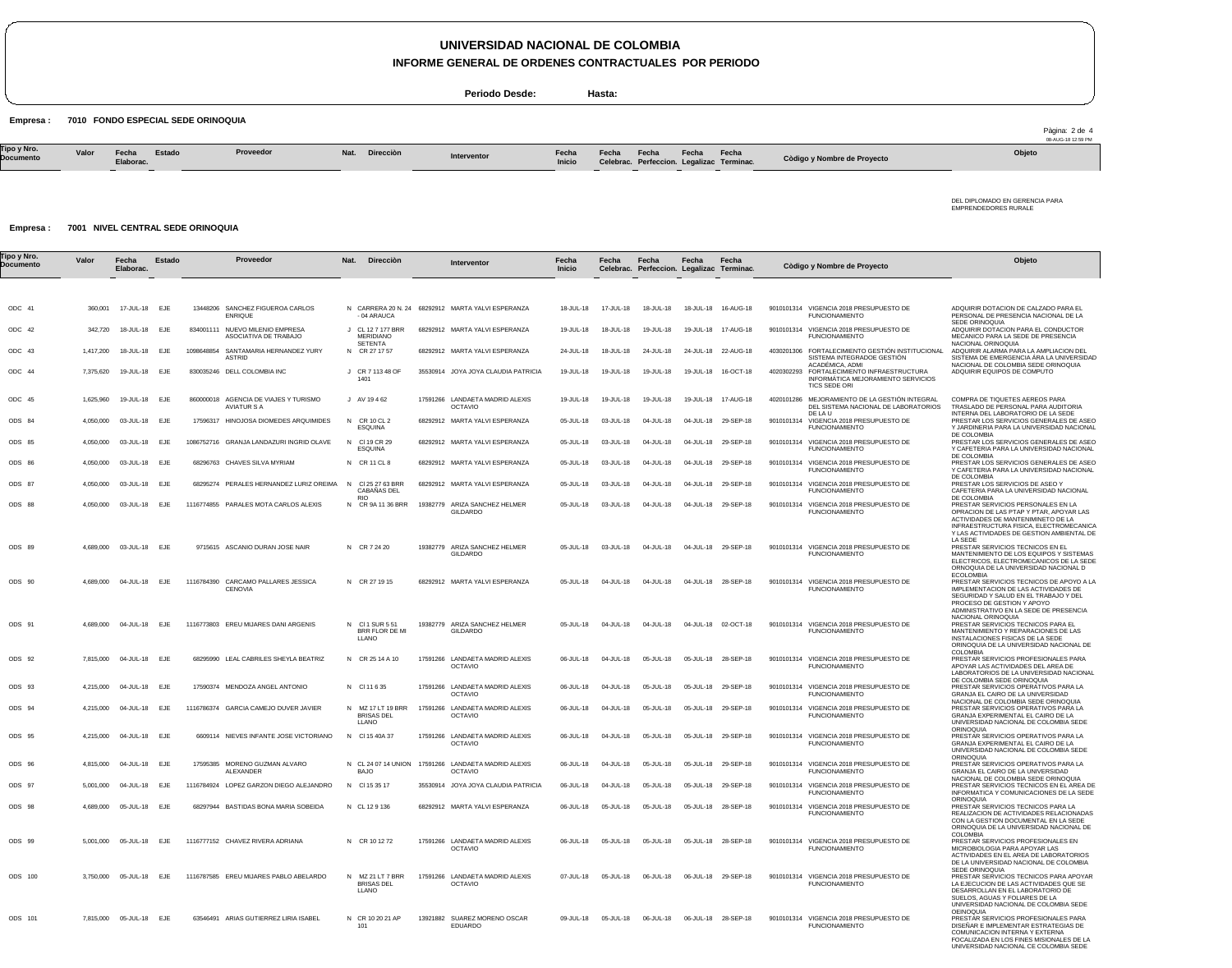# **UNIVERSIDAD NACIONAL DE COLOMBIA**

**INFORME GENERAL DE ORDENES CONTRACTUALES POR PERIODO**

**Periodo Desde: Hasta:**

#### Empresa : 7001 NIVEL CENTRAL SEDE ORINOQUIA

| lipo y Nro.    | Valor     | Fecha                   | Estado | Proveedor                                                   | Direcciòn<br>Nat.                                     | <b>Interventor</b>                                          | Fecha         | Fecha               | Fecha                                     | Fecha               | Fecha               |                                                                                                   | 08-AUG-18 12:59 PM<br>Objeto                                                                                                                                                                                                                |
|----------------|-----------|-------------------------|--------|-------------------------------------------------------------|-------------------------------------------------------|-------------------------------------------------------------|---------------|---------------------|-------------------------------------------|---------------------|---------------------|---------------------------------------------------------------------------------------------------|---------------------------------------------------------------------------------------------------------------------------------------------------------------------------------------------------------------------------------------------|
| Documento      |           | Elaborac.               |        |                                                             |                                                       |                                                             | <b>Inicio</b> |                     | Celebrac. Perfeccion. Legalizac Terminac. |                     |                     | Còdigo y Nombre de Proyecto                                                                       |                                                                                                                                                                                                                                             |
|                |           |                         |        |                                                             |                                                       |                                                             |               |                     |                                           |                     |                     |                                                                                                   | <b>ORINOQUIA</b>                                                                                                                                                                                                                            |
| ODS 102        | 2,988,000 | 05-JUL-18               | EJE    | 1116861209 SARMIENTO PRADA AGNER ANDREY                     | N<br>CR 2 14 32                                       | 13921882 SUAREZ MORENO OSCAR<br>EDUARDO                     | 09-JUL-18     | 05-JUL-18           | 06-JUL-18                                 |                     | 06-JUL-18 31-JUL-18 | 4030103288 APOYO AL FORTALECIMIENTO CADENAS<br>PRODUCTIVAS DEPARTAMENTOS ARAUCA Y<br>CASANARE     | REALIZAR CAPACITACIONES EN<br>APROVECHAMIENTO Y VALOR AGREGADO A<br>PRODUCTOS AGROPECUARIOS DIRIGIDO A<br>PRODUCTORES DE LOS DEPARTAMENTOS DE                                                                                               |
| ODS 103        |           | 6,876,000 05-JUL-18     | EJE    | 1113638243 RAMIREZ CARLOS ANDRES                            | N CI 40 41 81 P 2                                     | 13921882 SUAREZ MORENO OSCAR<br><b>EDUARDO</b>              | 09-JUL-18     | 05-JUL-18           | 06-JUL-18                                 |                     | 06-JUL-18 28-SEP-18 | 9010101314 VIGENCIA 2018 PRESUPUESTO DE<br><b>FUNCIONAMIENTO</b>                                  | ARAUCA Y CASANARE<br>PRESTAR SERVICIOS PROFESIONALES COMO<br>INGENIERO AMBIENTAL EN APOYO A LA<br>IMPLEMENTACION Y EJECUCION DE<br>ACTIVIDADES AMBIENTALES EN LA SEDE DE                                                                    |
| ODS 104        |           | 7,815,000 05-JUL-18     | EJE    | 1093736637 SALAZAR MARTINEZ ADRIANA MARIA                   | N CR 21 CL 14 41<br><b>BRR SANTA</b><br>TERESITA      | 63500958 TAFURT GARCIA GEOVANNA                             | 09-JUL-18     | 05-JUL-18           | 06-JUL-18                                 |                     | 06-JUL-18 28-SEP-18 | 9010101313 PEAMA ORINOQUIA 2018                                                                   | PRESENCIA NACIONAL ORINOQUIA<br>PRESTAR SERVICIOS PROFESIONALES DE<br>APOYO A LA COORDINACION Y EJECUCION DE<br>ACITIVIDADES DEL PROGRAMA DE BIENESTAR                                                                                      |
| ODS 105        |           | 6,579,000 05-JUL-18     | EJE    | 1116792247 SANDOVAL BRITO NANCY XIOMARA                     | N CR 20 5 155 BRR<br>LA GRANJA                        | 68292912 MARTA YALVI ESPERANZA                              | 09-JUL-18     | 05-JUL-18           | 06-JUL-18                                 |                     | 06-JUL-18 28-SEP-18 | 9010101314 VIGENCIA 2018 PRESUPUESTO DE<br><b>FUNCIONAMIENTO</b>                                  | UNIVERSITARIO DE LA SEDE ORINOQUIA<br>PRESTAR SERVICIOS PROFESIONALES PARA LA<br>IMPLEMENTACION Y EJECUCION DE<br>ACTIVIDADES DEL SISTEMA DE GESTION DE                                                                                     |
| ODS 106        | 9,063,000 | 05-JUL-18 EJE           |        | 94303515 MANZANO SANCHEZ GEOVANY                            | N CR 10 20 21                                         | 35530914 JOYA JOYA CLAUDIA PATRICIA                         | 09-JUL-18     | 05-JUL-18           | 06-JUL-18                                 | 06-JUL-18           | 28-SEP-18           | 9010101314 VIGENCIA 2018 PRESUPUESTO DE<br><b>FUNCIONAMIENTO</b>                                  | SEGURIDAD Y SALUD EN EL TRABAJO.<br>PRESTAR SERVICIOS PROFESIONALES DE<br>SOPORTE A LA DIRECCION DE SEDE EN LA<br>IMPLEMENTACION Y SOSTENIBILIDAD DEL<br>SISTEMA INTEGRADO DE GESTION ACADEMICA.<br>ADMINISTRATIVA Y AMBIENTAL, EJERCEER LA |
| ODS 107        | 6,080,000 | 17-JUL-18               | EJE    | 1116792705 ROMERO GELVEZ DIANA MERCEDES                     | N CR 27 SUR 4 04<br>ESQ BRR<br><b>FUNDADORES</b>      | 63500958 TAFURT GARCIA GEOVANNA                             | 19-JUL-18     | 17-JUL-18           | 18-JUL-18                                 | 18-JUL-18           | 28-SEP-18           | 9010101313 PEAMA ORINOQUIA 2018                                                                   | <b>COORDINACION</b><br>PRESTAR SERVICIOS PROFESIONALES PARA<br>DESARROLLAR ACTIVIDADES DE APOYO A LA<br>COORDINACION ACADEMICA DEL PEAMA SEDE                                                                                               |
| <b>ODS 108</b> | 6,080,000 | 17-JUL-18               | EJE    | 1053833099 RODRIGUEZ RODRIGUEZ MONICA<br>LORENA             | CR 23 25 72 BRR<br>N<br>MIRAMAR                       | 63500958 TAFURT GARCIA GEOVANNA                             | 19-JUL-18     | 17-JUL-18           | 18-JUL-18                                 | 18-JUL-18           | 27-SEP-18           | 9010101313 PEAMA ORINOQUIA 2018                                                                   | ORINOQUIA<br>PRESTAR SERVICIOS PROFESIONALES PARA<br>DESARROLLAR LAS ACTIVIDADES DE APOYO A<br>LA COORDINACION ACADEMICA DEL PEAMA                                                                                                          |
| ODS 109        | 2,728,075 | 17-JUL-18               | EJE    | 63463183 CHACON CARDENAS LUZ DARIS                          | N CL 24 16 74 BRR<br><b>CORDOBA</b>                   | 13921882 SUAREZ MORENO OSCAR<br><b>EDUARDO</b>              | 19-JUL-18     | 17-JUL-18           | 19-JUL-18                                 | 19-JUL-18           | 16-AUG-18           | 9010101313 PEAMA ORINOQUIA 2018                                                                   | SEDE ORINOQUIA<br>PRESTAR SERVICIOS DE DISEÑO.<br>DIAGRAMACION E IMPRESION DE MATERIAL                                                                                                                                                      |
| ODS 110        | 2,242,000 | 18-JUL-18               | EJE    | 40333565 MOJICA SANTANA ARACELY                             | N CI 15 31 A 120 CA<br>20                             | 13921882 SUAREZ MORENO OSCAR<br><b>EDUARDO</b>              | 24-JUL-18     | 18-JUL-18           | 23-JUL-18                                 | 23-JUL-18           | 21-SEP-18           | 9010101313 PEAMA ORINOQUIA 2018                                                                   | <b>PUBLICITARIO</b><br>PRESTAR SERVICIOS ASISTENCIALES PARA LA<br>DIVULGACION DE LA OFERTA DE PROGRAMAS<br>DE PREGRADO DEL PEAMA DE LA UN SEDE                                                                                              |
| ODS 111        | 297,500   | 19-JUL-18               | EJE    | 63463183 CHACON CARDENAS LUZ DARIS                          | N CL 24 16 74 BRR<br>CORDOBA                          | 13921882 SUAREZ MORENO OSCAR<br><b>EDUARDO</b>              | 19-JUL-18     | 19-JUL-18           | 19-JUL-18                                 | 19-JUL-18           | 16-AUG-18           | 9010101315 PEAMA GUAVIARE 2018                                                                    | ORINOQUIA EN CASANARE<br>PRESTAR SERVICIOS DE DISEÑO.<br>DIAGRAMACION E IMPRESION DE MATERIAL                                                                                                                                               |
| ODS 112        | 6,870,000 | 23-JUL-18               | EJE    | 72216001 SANCHEZ CORONEL FRANKLIN                           | N CR 11 12 40                                         | 13921882 SUAREZ MORENO OSCAR<br><b>EDUARDO</b>              | 26-JUL-18     | 23-JUL-18           | 25-JUL-18                                 | 25-JUL-18           | 28-SEP-18           | 9010101314 VIGENCIA 2018 PRESUPUESTO DE<br><b>FUNCIONAMIENTO</b>                                  | <b>PUBLICITARIO</b><br>PRESTAR SERVICIOS PROFESIONALES EN LA<br>EJECUCION DE ACTIVIDADES DE EXTENSION Y<br>DEL PROGRAMA DE EGRESADOS EN LA SEDE                                                                                             |
| ODS 113        |           | 2,322,000 23-JUL-18     | EJE    | ROBAYO RAMIREZ CLAUDIA<br>40403913<br>CONSUELO              | HORIZONTE                                             | N CI 19 23 73 BELLO 13921882 SUAREZ MORENO OSCAR<br>EDUARDO | 26-JUL-18     | 23-JUL-18           | 25-JUL-18                                 | 25-JUL-18           | 23-SEP-18           | 9010101315 PEAMA GUAVIARE 2018                                                                    | DE PRESENCIA NACIONAL ORINOQUIA<br>PRESTAR SERVICIOS ASISTENCIALES PARA LA<br>DIVULGACION DE LA OFERTA DE PROGRAMAS<br>DE PREGRADO DEL PEAMA DE LA UNIVERSIDAD<br>NACIONAL DE COLOMBIA SEDE ORINOQUIA EN<br>GUAVIARE                        |
| ODS 114        | 1,039,000 | 23-JUL-18               | EJE    | 1007167536 CARDENAS CONTRERAS ALEXIS                        | N CL 19 12A 31 BRR 19382779<br><b>CRISTOREY</b>       | ARIZA SANCHEZ HELMER<br>GILDARDO                            | 31-JUL-18     | 23-JUL-18           | 31-JUL-18                                 | 31-JUL-18           | 14-AUG-18           | 9010101314 VIGENCIA 2018 PRESUPUESTO DE<br><b>FUNCIONAMIENTO</b>                                  | REALIZAR MANTENIMIENTO Y REPARACION DE<br>UNA ELECTROBOMBA SUMERGIBLE DE LA PTAB<br>DELA SEDE ORINOQUIA DE LA UNIVERSIDAD                                                                                                                   |
| ODS 115        |           | 2,242,000 24-JUL-18     | EJE    | 1127384572 GARCIA MAZONA OSCAR ARGENIS                      | N CI 25 16 04 BRR<br><b>GABRIEL</b><br><b>ROBLEDO</b> | 13921882 SUAREZ MORENO OSCAR<br>EDUARDO                     | 26-JUL-18     | 24-JUL-18           | 25-JUL-18                                 |                     | 25-JUL-18 23-SEP-18 | 9010101313 PEAMA ORINOQUIA 2018                                                                   | NACIONAL DE COLOMBIA<br>PRESTAR SERVICIOS ASISTENCIALES PARA LA<br>DIVULGACION DE LA OFERTA DE PROGRAMAS<br>DE PREGRADO DEL PEAMA DE LA UNIVERSIDAD<br>NACIONAL DE COLOMBIA SEDE ORINOQUIA EN<br><b>VICHADA</b>                             |
| ODS 116        |           | 2,700,000 25-JUL-18 EJE |        | 17582274 BASTIDAS PEDRO SALVADOR                            | N CL 12 9 136                                         | 13921882 SUAREZ MORENO OSCAR<br><b>EDUARDO</b>              |               | 01-AUG-18 25-JUL-18 | 27-JUL-18                                 |                     | 27-JUL-18 29-SEP-18 | 9010101314 VIGENCIA 2018 PRESUPUESTO DE<br><b>FUNCIONAMIENTO</b>                                  | PRESTAR SERVICIOS COMO CONDUCTOR<br>MENSAJERO EN LA SEDE ORINOQUIA DE LA<br>UNIVERSIDAD NACIONAL DE COLOMBIA                                                                                                                                |
| ODS 117        |           | 3,126,600 31-JUL-18 EJE |        | 68296490 ORTIZ LEON YOLIMA                                  | N CI 20 06 61                                         | 63500958 TAFURT GARCIA GEOVANNA                             | 02-AUG-18     | 31-JUL-18           | 31-JUL-18                                 |                     | 31-JUL-18 28-SEP-18 | 9010101313 PEAMA ORINOQUIA 2018                                                                   | PRESTAR SERVICIOS TECNICOS PARA APOYAR<br>LAS ACTIVIDADES DEL AREA DE SALUD.<br>DIRIGIDAS A LA COMUNIDAD UNIVERSITARIA DE                                                                                                                   |
| <b>ODS 118</b> |           | 4,168,000 31-JUL-18 EJE |        | 1116787407 MOSQUERA CASTILLO ANA MARIA                      | N CI 15 24 57 BRR<br><b>SANTA TERESITA</b>            | 63500958 TAFURT GARCIA GEOVANNA                             |               | 02-AUG-18 31-JUL-18 | 01-AUG-18  01-AUG-18  28-SEP-18           |                     |                     | 9010101313 PEAMA ORINOQUIA 2018                                                                   | LA SEDE ORINOQUIA<br>PRESTAR SERVICIOS PROFESIONALES PARA<br>APOYAR LAS ACTIVIDADES DEL AREA DE<br>ACOMPAÑAMIENTO INTEGRAL DIRIGIDAS A LA<br>COMUNIDAD UNIVERSITARIA DE LA SEDE                                                             |
| ODS 119        |           | 1.121.000 31-JUL-18 EJE |        | 1121717440 PINTO FONSECA WILMER                             | N LT 6 MZ 137 CA 2<br><b>BRR PRIMAVERA</b>            | 13921882 SUAREZ MORENO OSCAR<br><b>EDUARDO</b>              |               | 01-AUG-18 31-JUL-18 | 31-JUL-18                                 |                     | 31-JUL-18 20-AUG-18 | 9010101313 PEAMA ORINOQUIA 2018                                                                   | <b>ORINOQUIA</b><br>PRESTAR SERVICIOS ASISTENCIALES PARA LA<br>DIVULGACION DE LA OFERTA DE PROGRAMAS<br>DE PREGRADO DEL PEAMA DE LA UNIVERSIDAD<br>NACIONAL DE COLOMBIA SEDE ORINOQUIA EN                                                   |
| ODS 120        |           | 4,792,000 31-JUL-18     | EJE    | 1116777889 CARVAJAL RUIZ MAYRA ALEJANDRA                    | N CR 32 18 CA 32                                      | 68292912 MARTA YALVI ESPERANZA                              | 02-AUG-18     | 31-JUL-18           | 31-JUL-18                                 | 01-AUG-18 28-SEP-18 |                     | 9010101314 VIGENCIA 2018 PRESUPUESTO DE<br><b>FUNCIONAMIENTO</b>                                  | GUAINIA.<br>PRESTAR SERVICIOS PROFESIONALES PARA<br>APOYAR LA EJECUCION DE ACTIVIDADES<br>ASOCIADAS AL DESARROLLO DE LA GESTION<br>ACADEMICO ADMINISTRATIVO EN LA<br>SECRETARIA DE SEDE DE LA SEDE ORINOQUIA                                |
| OSP 14         |           | 20,000,000 05-JUL-18    | FIN    | 860000018 AGENCIA DE VIAJES Y TURISMO<br><b>AVIATUR S A</b> | J AV 19462                                            | 13921882 SUAREZ MORENO OSCAR<br><b>EDUARDO</b>              |               |                     |                                           |                     |                     |                                                                                                   | ADICIONAR LA ODC 3 DE 2018                                                                                                                                                                                                                  |
| ODC 46         |           | 40,455,649 31-JUL-18    | GRB    | 830105984 APICOM SAS                                        | J Av SUBA 106 A<br>28 OF 403                          | 35530914 JOYA JOYA CLAUDIA PATRICIA                         |               | 31-JUL-18           |                                           |                     |                     | 4020302293 FORTALECIMIENTO INFRAESTRUCTURA<br>INFORMÁTICA MEJORAMIENTO SERVICIOS<br>TICS SEDE ORI | ADQUIRIR EQUIPOS DE VIDEOCONFERENCIA Y<br>MULTIMEDIA                                                                                                                                                                                        |
| Empresa :      |           |                         |        | 7060 UGI SEDE ORINOQUIA - NIVEL CENTRAL                     |                                                       |                                                             |               |                     |                                           |                     |                     |                                                                                                   |                                                                                                                                                                                                                                             |

| Tipo y Nro.<br><b>Documento</b> | Valor | Fecha<br>Elaborac.      | Estado | Proveedor                                              | Nat. | Direcciòn | Interventor                                    | Fecha<br>Inicio | Fecha                | Fecha | Fecha | Fecha<br>Celebrac. Perfeccion. Legalizac Terminac. | Còdigo y Nombre de Proyecto                                       | Objeto                                                                 |
|---------------------------------|-------|-------------------------|--------|--------------------------------------------------------|------|-----------|------------------------------------------------|-----------------|----------------------|-------|-------|----------------------------------------------------|-------------------------------------------------------------------|------------------------------------------------------------------------|
|                                 |       |                         |        |                                                        |      |           |                                                |                 |                      |       |       |                                                    |                                                                   |                                                                        |
| ODS 13                          |       | 8.100.000 05-JUL-18 EJE |        | 1116782245 SICULABA AMAYA FRANCISCO JOSE N CR 20 28 52 |      |           | 13921882 SUAREZ MORENO OSCAR<br><b>EDUARDO</b> |                 | 09-JUL-18  05-JUL-18 |       |       |                                                    | 2070100318 GASTOS SOPORTE ADMINISTRATIVO UGI<br><b>FONDO 2018</b> | PRESTAR SERVICIOS PROFESIONALES PARA EL<br>APOYO DE LAS ACTIVIDADES DE |